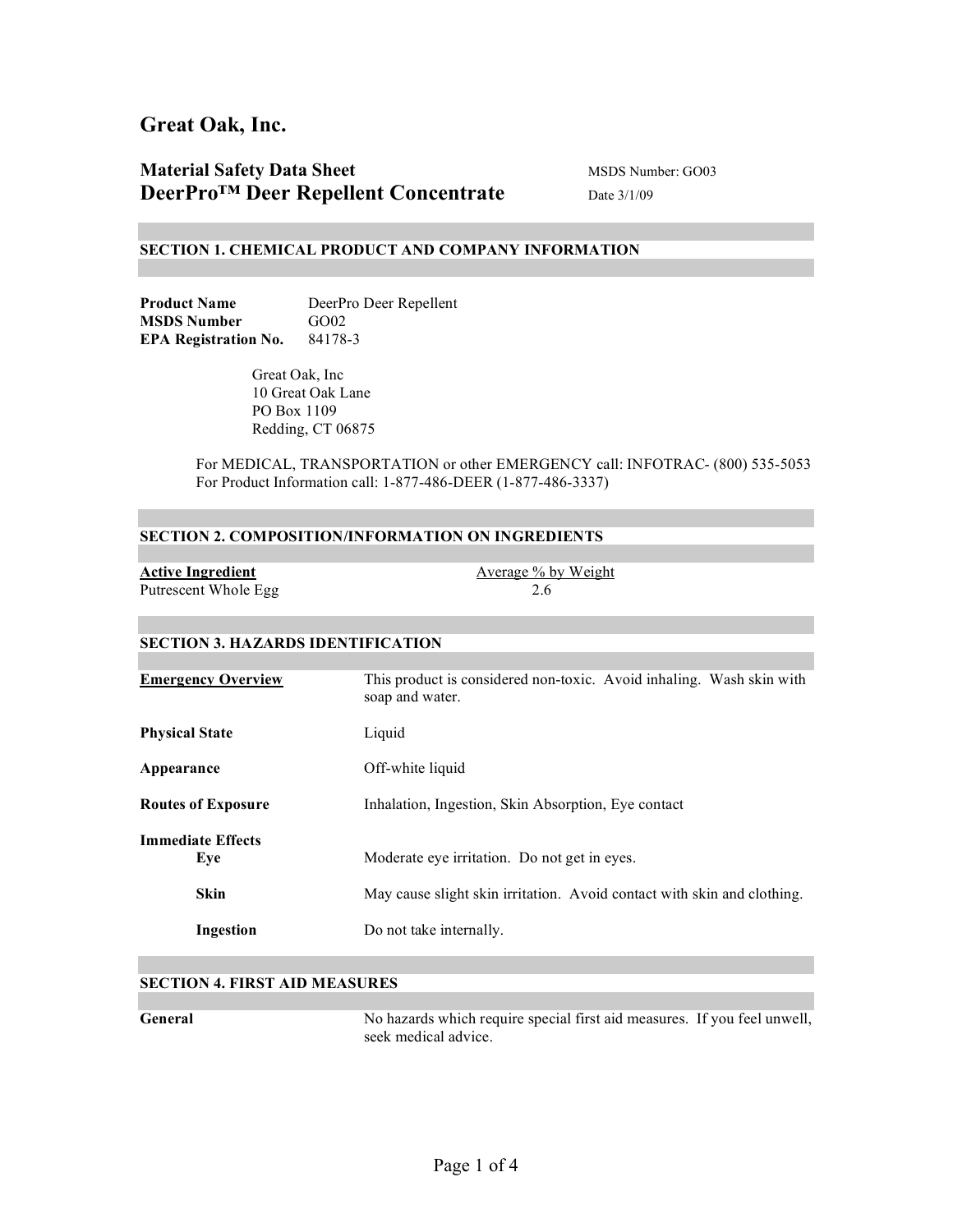## **Material Safety Data Sheet DeerPro™ Deer Repellent Concentrate**

### **SECTION 5. FIRE FIGHTING MEASURES**

| <b>Flash Point</b>                          | No data available.                                         |
|---------------------------------------------|------------------------------------------------------------|
| <b>Fire and Explosion</b><br><b>Hazards</b> | None known. This material is not combustible.              |
| <b>Suitable Extinguishing</b><br>Media      | Dry Chemical, carbon dioxide, water spray or regular foam. |
| <b>Fire Fighting</b><br><b>Instructions</b> | Recommend use of local fire-fighting procedures.           |

### **SECTION 6. ACCIDENTAL RELEASE MEASURES**

| <b>Methods for Cleaning Up</b> | Observe all federal, state, and local laws regarding waste disposal, |
|--------------------------------|----------------------------------------------------------------------|
|                                | health and environmental safety for any food product.                |

### **SECTION 7. HANDLING AND STORAGE**

| <b>Handling Procedures</b>         | Handle and open containers in a manner as to prevent spillage.                                                                                                                                                                                    |
|------------------------------------|---------------------------------------------------------------------------------------------------------------------------------------------------------------------------------------------------------------------------------------------------|
| <b>Storage Procedures</b>          | Store in a cool, dry place and in such a manner as to prevent cross<br>contamination with other pesticides, fertilizers, food, and feed. Store in<br>original container and out of the reach of children, preferably in a<br>locked storage area. |
| Work/Hygienic<br><b>Procedures</b> | Wash hands thoroughly with soap and water after handling and before<br>eating, drinking, chewing gum, using tobacco, using the toilet or<br>applying cosmetics.                                                                                   |
|                                    | Take off contaminated clothing and shoes immediately. Then wash<br>thoroughly and put on clean clothing.                                                                                                                                          |
| <b>Min/Max Storage</b>             | Do not transport or store below $0^{\circ}$ C / 32 $^{\circ}$ F                                                                                                                                                                                   |
| <b>Temperatures</b>                | Do not transport or store above 49 $^{\circ}$ C / 100 $^{\circ}$ F                                                                                                                                                                                |

### **SECTION 8. EXPOSURE CONTROLS / PERSONAL PROTECTION**

| <b>General Protection</b> | product.                    | Follow all label instructions. Train employees in safe use of the |
|---------------------------|-----------------------------|-------------------------------------------------------------------|
|                           | <b>Engineering Controls</b> | Maintain exposure levels below the                                |

exposure limit through the use of general and local exhaust ventilation.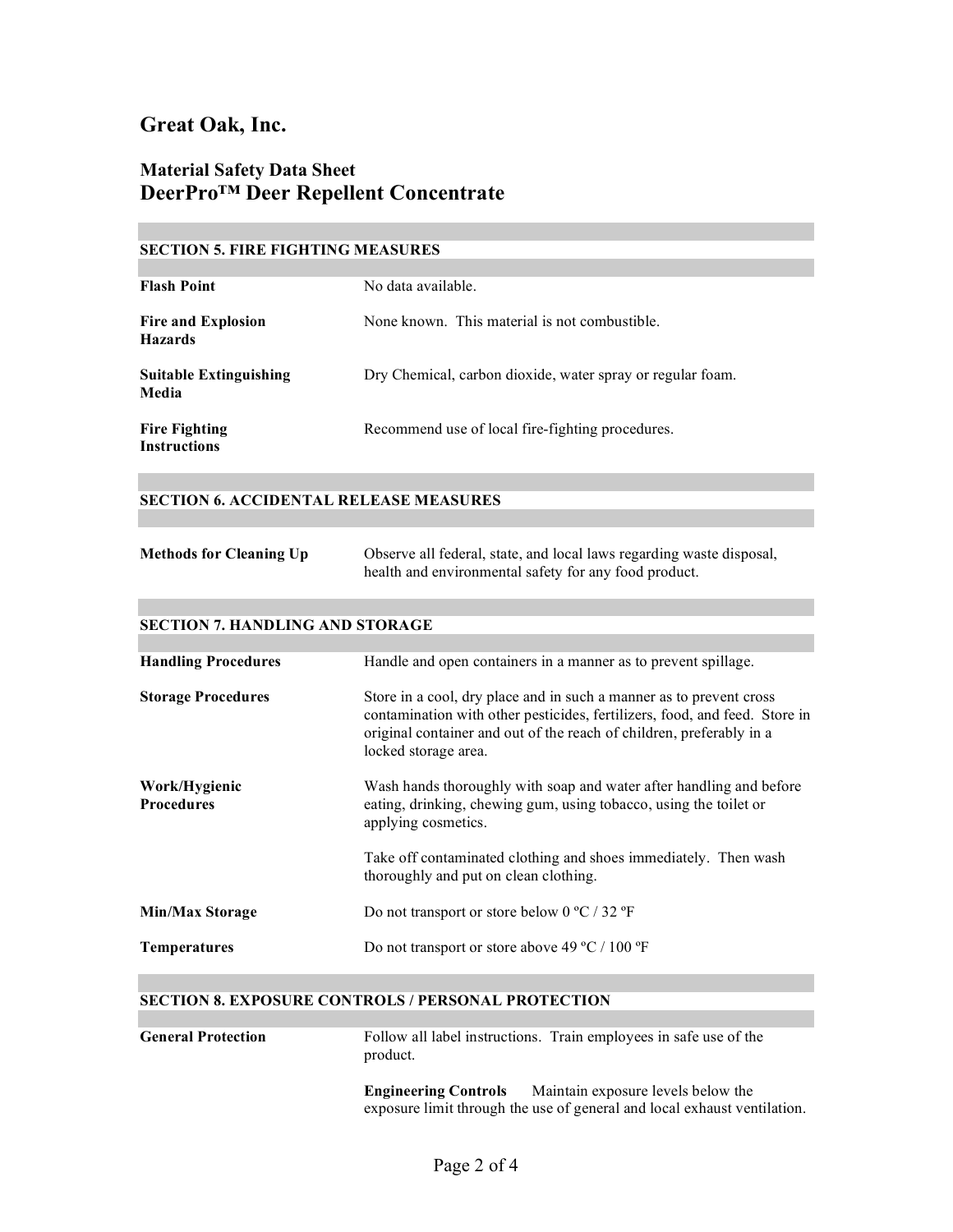# **Material Safety Data Sheet DeerPro™ Deer Repellent Concentrate**

**Eye/Face Protection** Where there is potential for eye contact, wear eye protection.

**Skin Protection** Wash skin thoroughly after contact

**Respiratory Protection** None

### **SECTION 9. PHYSICAL AND CHEMICAL PROPERTIES**

| Appearance              | Off-white liquid               |
|-------------------------|--------------------------------|
| <b>Physical State</b>   | Liquid                         |
| pH                      | 6.72 (as a $1\%$ w/w solution) |
| <b>Bulk Density</b>     | $1.020$ g/ml                   |
| <b>Water Solubility</b> | Miscible                       |

### **SECTION 10. STABILITY AND REACTIVITY**

| <b>Chemical Stability</b>  | Stable                                                |
|----------------------------|-------------------------------------------------------|
| <b>Conditions to Avoid</b> | Excessive heat and fire.<br>Exposure to extreme cold. |

### **SECTION 11. TOXICOLOGICAL INFORMATION**

| <b>Acute Oral Toxicity</b>       | Female rat: $LD50: >5,000$ mg/kg                             |
|----------------------------------|--------------------------------------------------------------|
| <b>Acute Dermal Toxicity</b>     | Male & female rat: $LD50: > 2,000$ mg/kg                     |
| <b>Acute Inhalation Toxicity</b> | Male & female rat: $LD50: > 2.08$ mg/l<br>Exposure time: 4 h |
| <b>Skin Irritation</b>           | Slightly irritating. Irritation cleared in 48 hours.         |
| <b>Eye Irritation</b>            | Minimally irritating.                                        |
| <b>Sensitization</b>             | Not considered to be a contact sensitizer.                   |
| <b>Chronic Toxicity</b>          | N.A.                                                         |